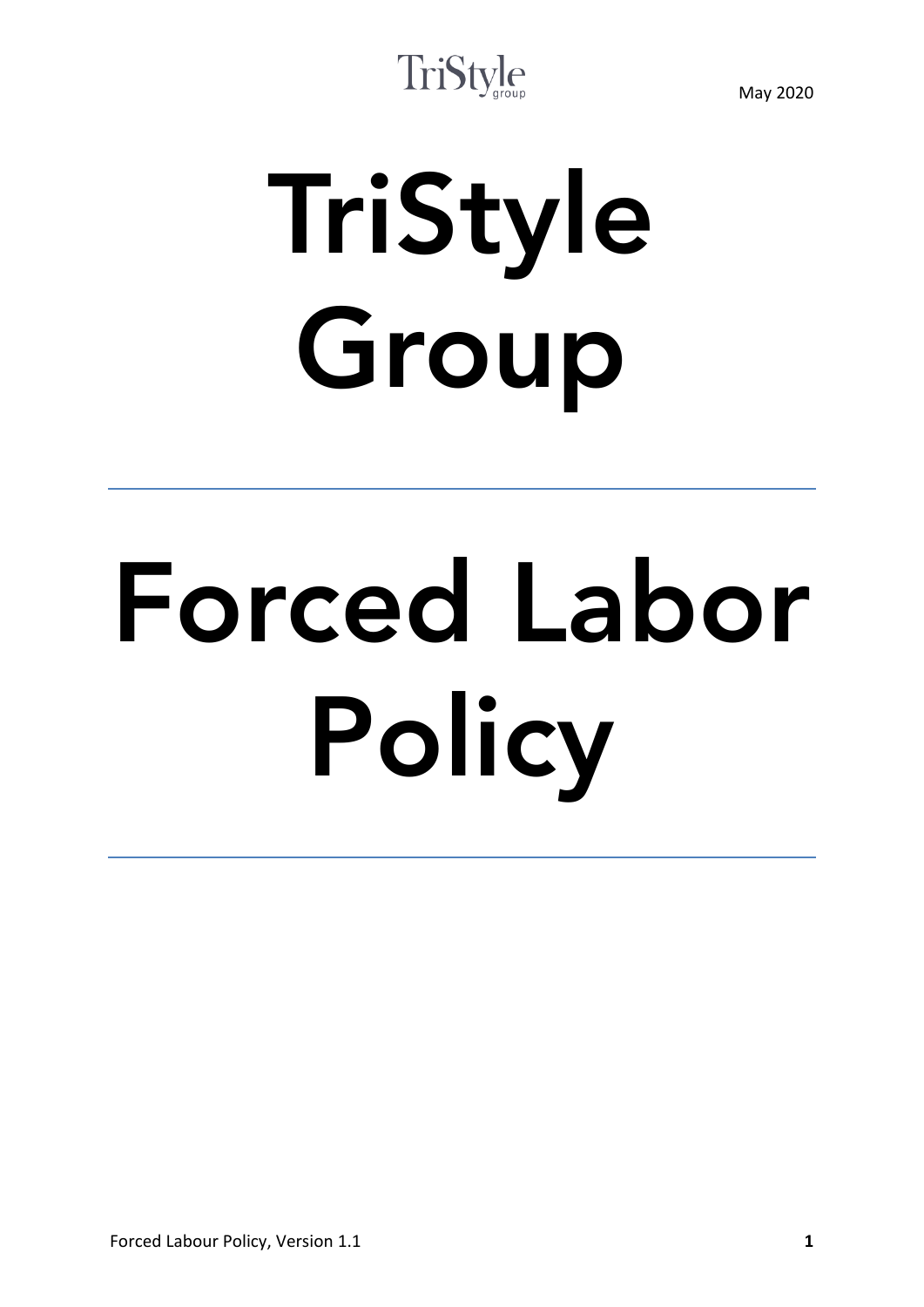## TriStyle

## **Forced Labour Policy**

## **Table of Content**

|  | VI. Collaboration & termination with suppliers in case of violated rules for Forced |  |  |
|--|-------------------------------------------------------------------------------------|--|--|
|  |                                                                                     |  |  |
|  |                                                                                     |  |  |
|  |                                                                                     |  |  |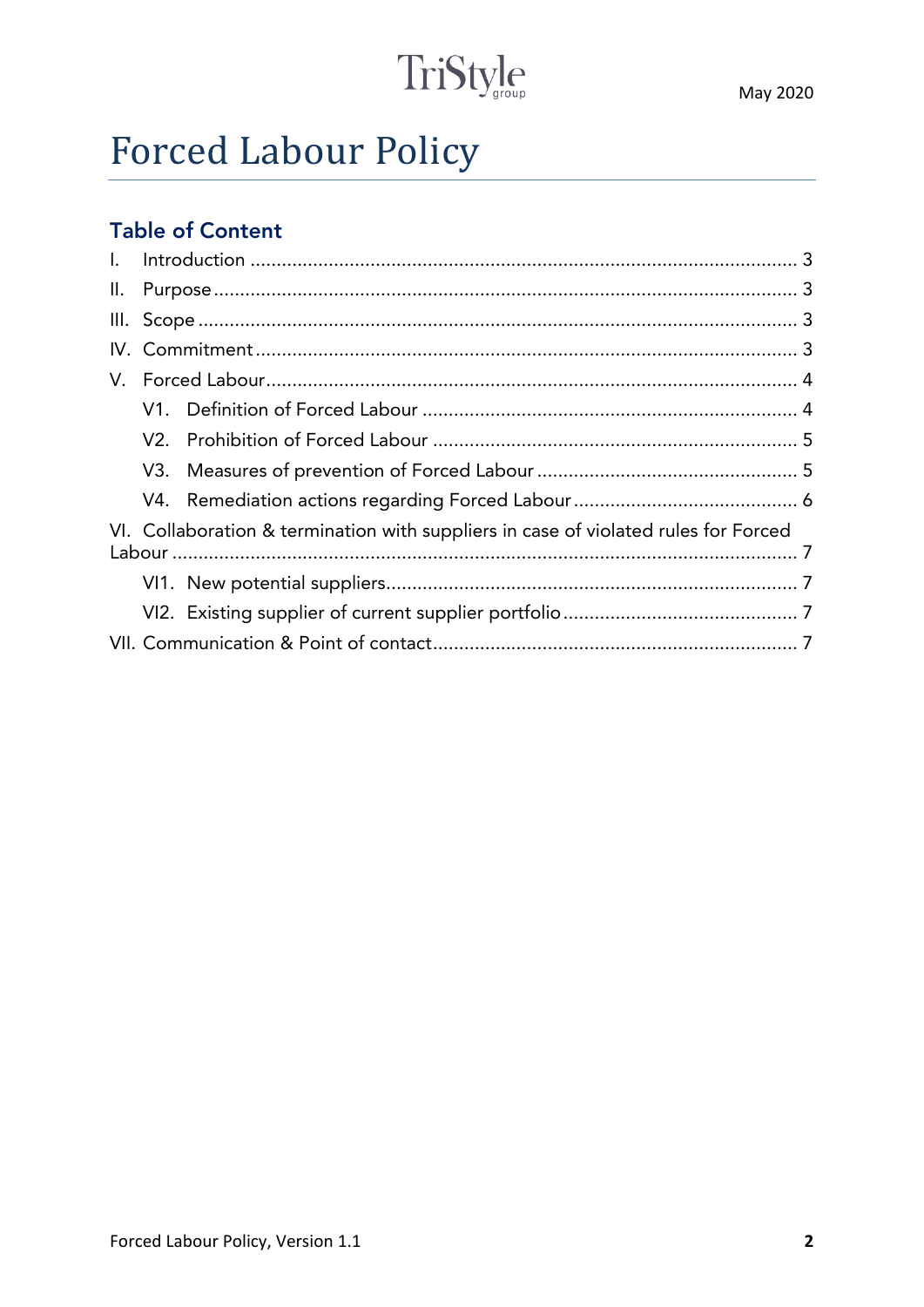## <span id="page-2-0"></span>I. Introduction

In 2016, based on International Labour Organization (ILO) data, about 40.3 million people are estimated to be caught in modern slavery. Thereof around 62% are victims of Forced Labour. Women and girls are with a share of about 58% disproportionately affected<sup>1</sup>. The ILO already defined rules for the elimination of forced or compulsory labour in all its forms since 1930 <sup>2</sup> which is still a target until today.

The Sustainable Development Goals, a shared blueprint for peace and prosperity for people and the planet<sup>3</sup>, defined by the member states of the United Nations (UN), include the target to end any form of modern slavery under the "Goal 5 Gender Equality" and the "Goal 8 Decent Work and Economic Growth"<sup>4</sup> .

The subtarget 8.7 has a clear vision:

*"Take immediate and effective measures to eradicate Forced Labour, end modern slavery and human trafficking and secure the prohibition and elimination of the worst forms of child*  labour, including recruitment and use of child soldiers, and by 2025 end child labour in all its forms."<sup>5</sup> (see also the TriStyle Child Labour policy).

## <span id="page-2-1"></span>II. Purpose

The TriStyle Group is a holding of the organizations Madeleine Mode GmbH and Peter Hahn GmbH, inclusive the subsidiary TriStyle Brands GmbH. The companies sell apparel, shoes, accessories and home textiles as multi-channel retailers via catalogue, online and retail. To the group also belongs the TriStyle Sourcing Limited that buys and orders products and services at suppliers.

This policy states that the protection of the human rights is fundamental for the TriStyle Group. So the Group commits to comply and to engage in activities for the suppression and prevention of forced or compulsory labour within its supply chain. All activities defined in this policy shall have the focus on the protection of people from any abusive forms of labour.

## <span id="page-2-2"></span>III. Scope

This Forced Labour policy clarifies the definition of forced and compulsory labour, activities of prevention and the remediation in case of violation of Forced Labour regulations.

## <span id="page-2-3"></span>IV. Commitment

The TriStyle group and its companies including the suppliers and partners have to act with credible efforts to prevent illegal forced or compulsory labour. They have the duty to engage in the prevention and avoidance of any forms of Forced Labour in cooperation with all employees, whether they are directly, indirectly, permanent or so called homeworkers at the suppliers. Therefore, the employers have to train their employees on their rights and obligations in an appropriate manner to guarantee safe working conditions under the local law and international standards. Regular monitoring and the evaluation of the on-site situations will help to identify appropriate procedures and the necessary responsibility for the prevention of Forced Labour.

<sup>1</sup> <sup>1</sup> [https://www.ilo.org/global/topics/forced-labour/lang--en/index.htm,](https://www.ilo.org/global/topics/forced-labour/lang--en/index.htm) March 2020

<sup>2</sup> [https://www.ilo.org/dyn/normlex/en/f?p=1000:12100:0::NO::P12100\\_ILO\\_CODE:C029](https://www.ilo.org/dyn/normlex/en/f?p=1000:12100:0::NO::P12100_ILO_CODE:C029) , March 2020

<sup>3</sup> <https://sustainabledevelopment.un.org/> , March 2020

<sup>4</sup> [https://www.ilo.org/global/topics/dw4sd/themes/forced-labour/WCMS\\_558561/lang--en/index.htm](https://www.ilo.org/global/topics/dw4sd/themes/forced-labour/WCMS_558561/lang--en/index.htm) , March 2020

<sup>5</sup> <https://flbusiness.network/2030-agenda/> , March 2020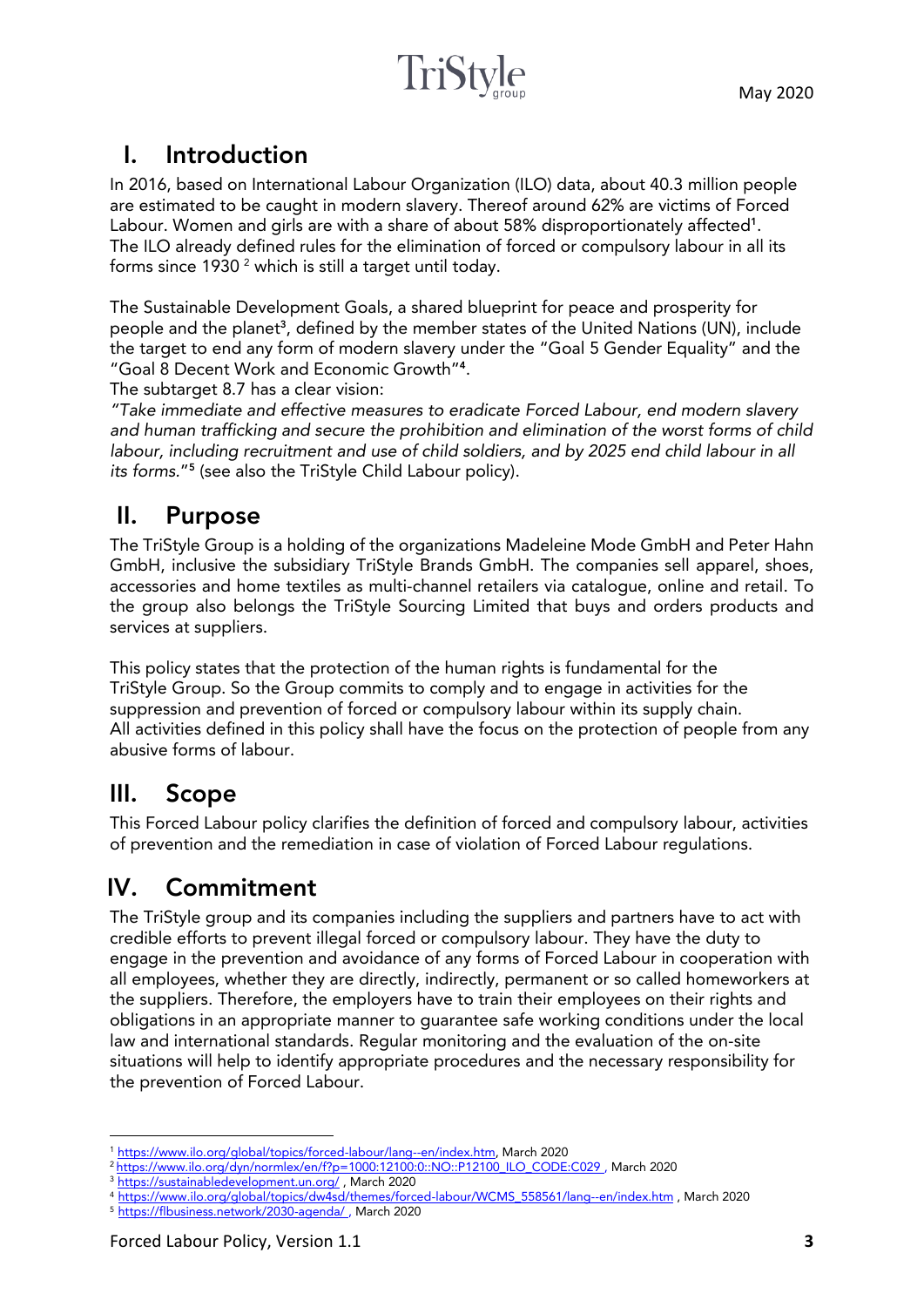## TriStyle

In case of detected Forced Labour, the TriStyle Group will work with affected parties and may work with external organizations to clarify and remedy possible cases.

## <span id="page-3-0"></span>V. Forced Labour

## V1. Definition of Forced Labour

<span id="page-3-1"></span>Based on the internationally recognised ILO Convention "Forced Labour Convention, 1930 (No. 29)", the definition of Forced Labour or compulsory labour is "all work or service which is exacted from any person under the menace of any penalty and for which the said person has not offered himself voluntarily." <sup>6</sup>

This definition contains the following key elements, according to the ILO guide of "Combating Forced Labour - A Handbook for Employers & Business"<sup>7</sup> :

- All work or service which means all types of work, service and employment, regardless of the industry, sector or occupation within which it is found. […]
- Any person including adults as well as children, regardless of their nationality, even in the country of their nationality.
- Menace of any penalty referring to criminal sanctions as well as various forms of coercion such as threats or violence. It considers also the retention of identity documents like passports or identity cards, the confinement like the lock-up, or non-payment of wages. People could be also threatened by the loss of rights or privileges.
- **•** Voluntary means that workers give their free consent to enter into employment and have the freedom to leave the employment at any time, with reasonable notice in accordance with national law or collective agreements.

Forced labour forms include

- **Bonded labour (also called debt-induced Forced Labour),**
- Forced work in prisons, coercion in employment,
- **Forms of work linked to exploitative labour contract systems and**
- **Human trafficking for the purpose of Forced Labour, also referring to migrant** workers<sup>8</sup>

These forms of labour are inacceptable.

<u>.</u>

<sup>6</sup> [https://www.ilo.org/dyn/normlex/en/f?p=NORMLEXPUB:12100:0::NO::P12100\\_ILO\\_CODE:C029](https://www.ilo.org/dyn/normlex/en/f?p=NORMLEXPUB:12100:0::NO::P12100_ILO_CODE:C029) , March 2020

<sup>&</sup>lt;sup>7</sup> Combating Forced Labour -A Handbook for Employers & Business[, https://www.ilo.org/wcmsp5/groups/public/---ed\\_norm/-](https://www.ilo.org/wcmsp5/groups/public/---ed_norm/---declaration/documents/publication/wcms_101171.pdf) [--declaration/documents/publication/wcms\\_101171.pdf,](https://www.ilo.org/wcmsp5/groups/public/---ed_norm/---declaration/documents/publication/wcms_101171.pdf) page 4.

<sup>8</sup> Combating Forced Labour -A Handbook for Employers & Business[, https://www.ilo.org/wcmsp5/groups/public/---ed\\_norm/-](https://www.ilo.org/wcmsp5/groups/public/---ed_norm/---declaration/documents/publication/wcms_101171.pdf) [--declaration/documents/publication/wcms\\_101171.pdf](https://www.ilo.org/wcmsp5/groups/public/---ed_norm/---declaration/documents/publication/wcms_101171.pdf), page 10.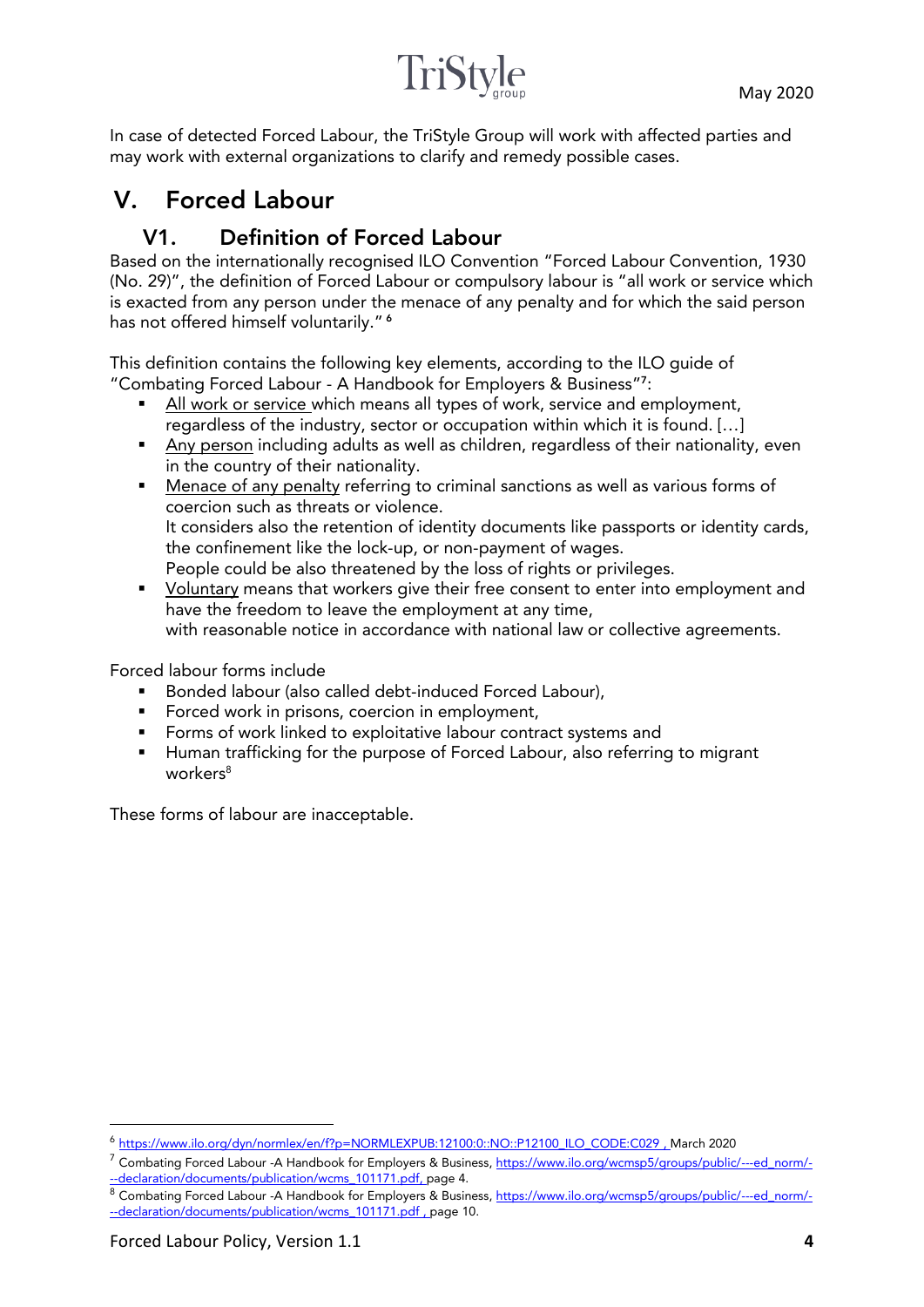## V2. Prohibition of Forced Labour

<span id="page-4-0"></span>Any form of Forced Labour or modern slavery is not in line with international standards and the consideration of decent work and living for people and has to be abolished ("Abolition of Forced Labour Convention, 1957 (No. 105)") 9 . Therefore, the TriStyle Group clearly prohibits forced or compulsory labour and all kinds of abusive employment or work for any person.

Situations in which persons face force or intimidation during or for the reason of employment, in which they experience menace as a means of political oppression as well as punishment for their political views, are considered as zero-tolerance cases.

The TriStyle Group requests to all suppliers and partners to comply with the minimum standards of employment, to provide safe working conditions and to prevent any form of Forced Labour. This is contractually agreed with all suppliers based on the amfori BSCI Code of Conduct.

## V3. Measures of prevention of Forced Labour

<span id="page-4-1"></span>The prevention of any kind of Forced Labour is in the responsibility of all business partners. Therefore, processes and documents have to be initiated to identify and prevent risks or negative impacts of forced and compulsory labour.

In addition, procedures for the hiring, handling and termination of employees and their freedom to work have to be established in the company. Prevention of human trafficking has to be included in these procedures as well.

A written policy including all relevant procedures, rights and obligations have to be established in the company.

Effective processes have to consider the following:

- **Employees may enter into employment voluntarily and freely, without the threat of a** penalty
- **Employees may terminate the employment freely and at any time (with the notice of** a reasonable length in advance)
- **Prison labour must resemble the working conditions of a free labour arrangement.** But to be on the safe side, prison labour shall not be used in the provision of workforce.
- **Employees shall not be threatened by physical or sexual violence, harassment or** intimidation against themselves, their families or close associates
- Wage payments have to be paid
	- o on-time
	- o at least on the level of the legally mandated minimum wage
	- o without the creation of a dependency of the employee from the employer
	- o without unlawful deductions from wages
	- o without the request to repay incurred or inherited debts
	- o without any lodged deposits by the employee
- Loans for employees have to comply with national law

1

<sup>9</sup> [https://www.ilo.org/dyn/normlex/en/f?p=1000:12100:10718384239069::NO::P12100\\_SHOW\\_TEXT:Y](https://www.ilo.org/dyn/normlex/en/f?p=1000:12100:10718384239069::NO::P12100_SHOW_TEXT:Y) , Abolition of Forced Labour Convention, 1957 (No. 105),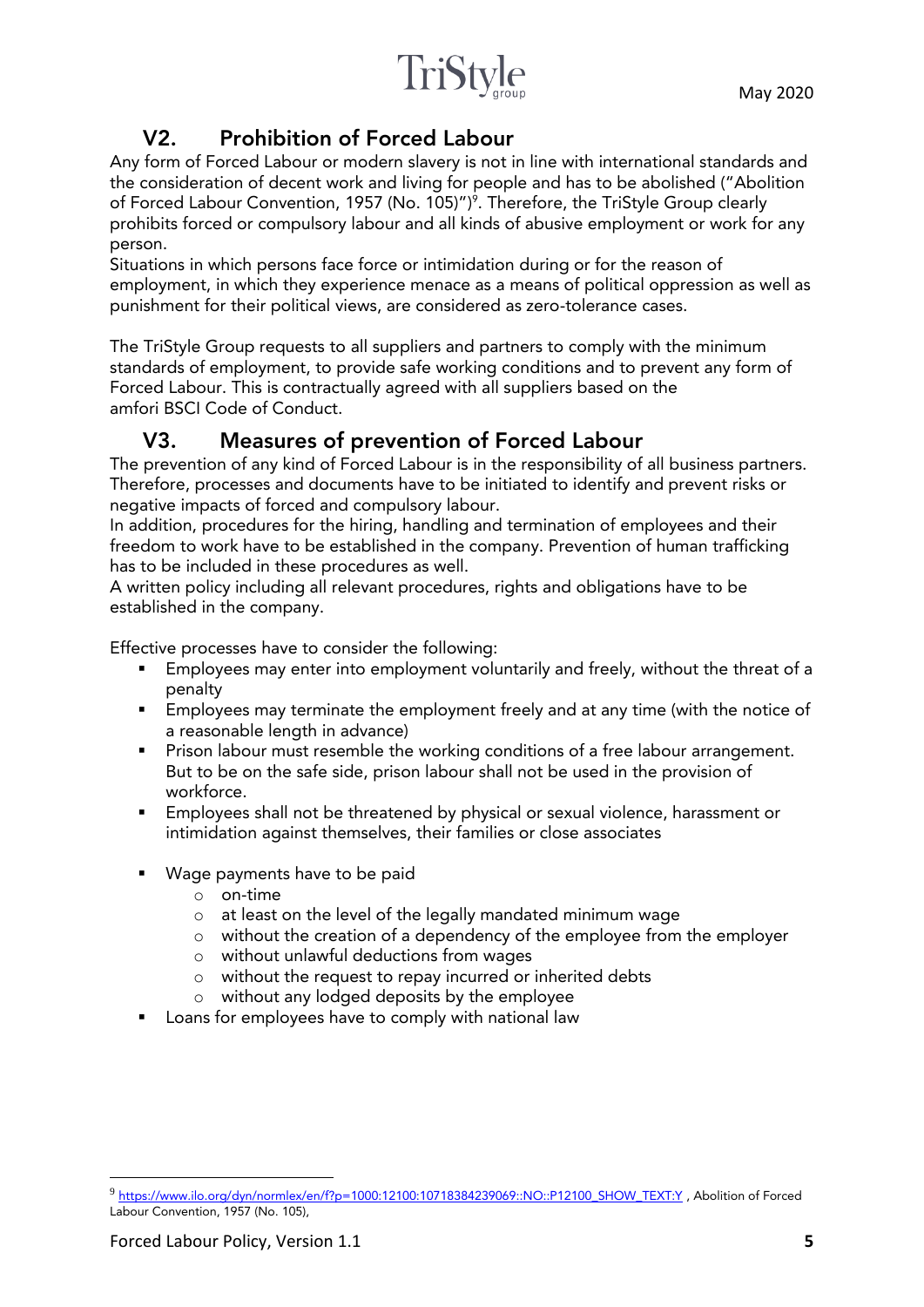

- **Disciplinary measures have to comply with national law and don't result into** obligation to work
- Overtime hours are performed on a voluntary basis, covered by national law or collective bargaining agreements
- **Employees are paid for their probation periods**
- **Employees are free to move and not confined to the workplace or employer**operated residences after the working hours
- Migrant workers are treated the same beneficial way as local employees
- All employees have control over their personal documents (like birth certificates, passports, I.D. cards, etc.)
- No fees have to be paid to get a job
- **Employment agencies deny abusive labour practices**
- **Employees have contracts in their language, including the description of their rights** and responsibilities, wages, working hours and termination rules.
- Child labour is prohibited<sup>10</sup> (see TriStyle Child Labour policy)

#### V4. Remediation actions regarding Forced Labour

<span id="page-5-0"></span>In case a Forced Labour is detected, measures for remediation have to be developed and maintained.

Remediation procedures include:

- the immediate stop of the violation
- the victims' access to appropriate and effective remedies, such as compensation, irrespective of their presence or legal status in the territory $^{11}$ .

The employer has to set the remediation measures with the affected parties, implement them and monitor them so that they in line with a humane understanding. The TriStyle Group may ask for proof that all necessary steps are done.

1

<sup>&</sup>lt;sup>10</sup> 4 - A Checklist & Guidance for Assessing Compliance, page 5-17[, https://www.ilo.org/global/topics/forced](https://www.ilo.org/global/topics/forced-labour/publications/WCMS_101171/lang--en/index.htm)[labour/publications/WCMS\\_101171/lang--en/index.htm](https://www.ilo.org/global/topics/forced-labour/publications/WCMS_101171/lang--en/index.htm)

<sup>11</sup> https://www.ilo.org/wcmsp5/groups/public/---ed\_norm/---declaration/documents/publication/wcms\_343802.pdf